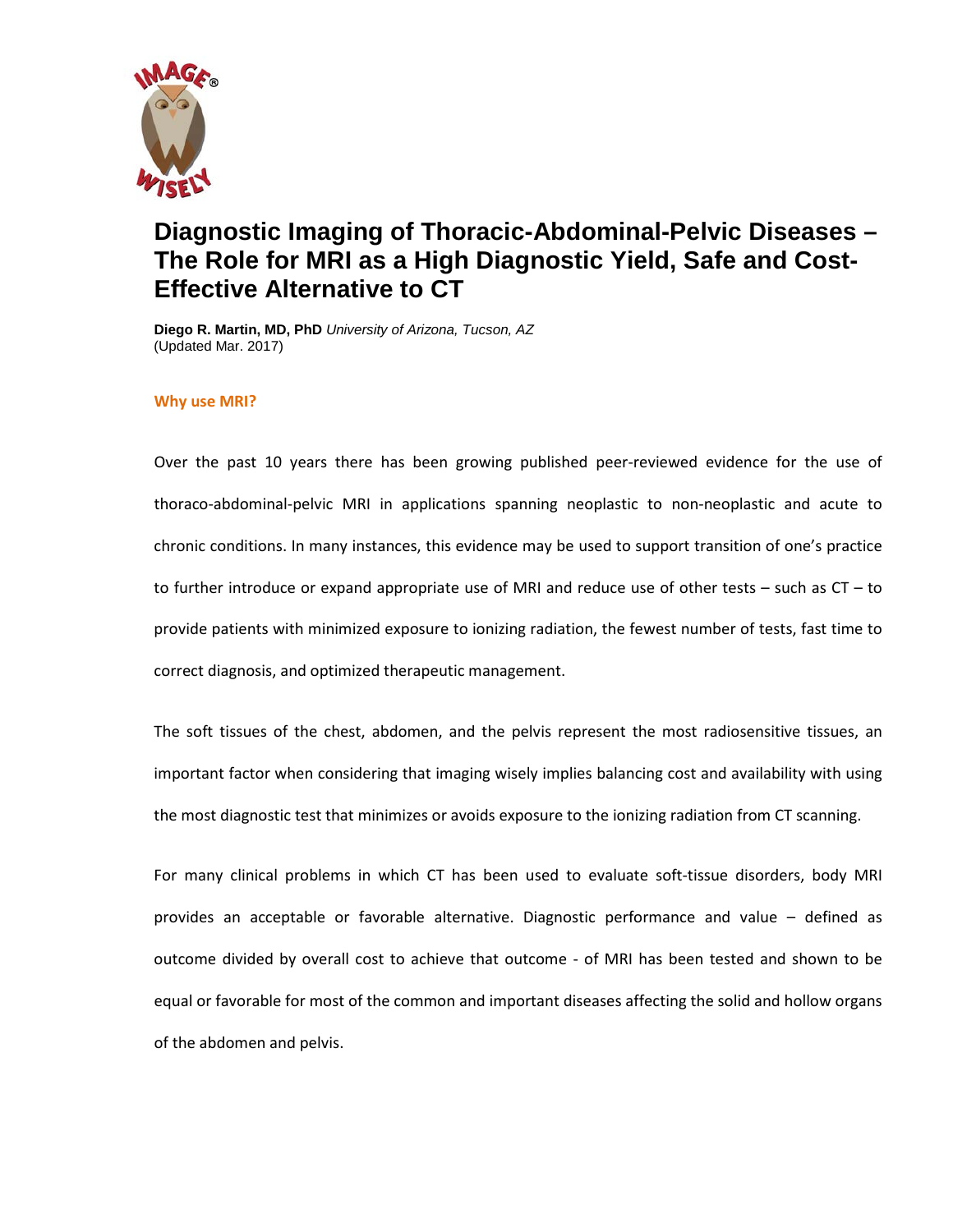#### **The Challenges in Implementing Body MRI**

MRI protocols can be confusing due to the large number of potential variations in sequences available and in the settings used to optimize each of these sequences. All the major MRI manufacturers have been improving the user controls in order to simplify the methodology for body MRI applications. New advances are making the imaging more robust and resistant to problems related to patient motion or from variations introduced by differences in operator experience. Suggested protocols can be found at each of the major manufacturers' websites (recommendation: search for your corresponding vendor MRI website and navigate to protocols). A universal educational site for protocols specific to each of the most common types of MRI, by manufacturer, can be found here:

<http://imagingeducation.com/>

A general educational reference on MRI nuts-and-bolts can be found here:

<http://mriquestions.com/dynamic-ce-imaging.html>

There may be reluctance to using a technique that is considered expensive. However, the actual cost of operating an MRI scanner is only incrementally greater than the operating cost for CT. Also, a growing body of published evidence shows that body MRI, when used appropriately, can be performed efficiently, reliably, and adds value by reducing the overall cost of patient care.

#### **Body MRI Applications**

**Chest:** MRI may be used as a first-line test for assessment of mediastinal, pleural, and chest wall soft tissues; chest MR Angiography (MRA) to study the aorta, branch vessels; and pulmonary MRA to detect large to medium size pulmonary emboli. Metastatic disease evaluation can be performed in association with abdominal-pelvic examinations for comprehensive staging, and pulmonary nodules may now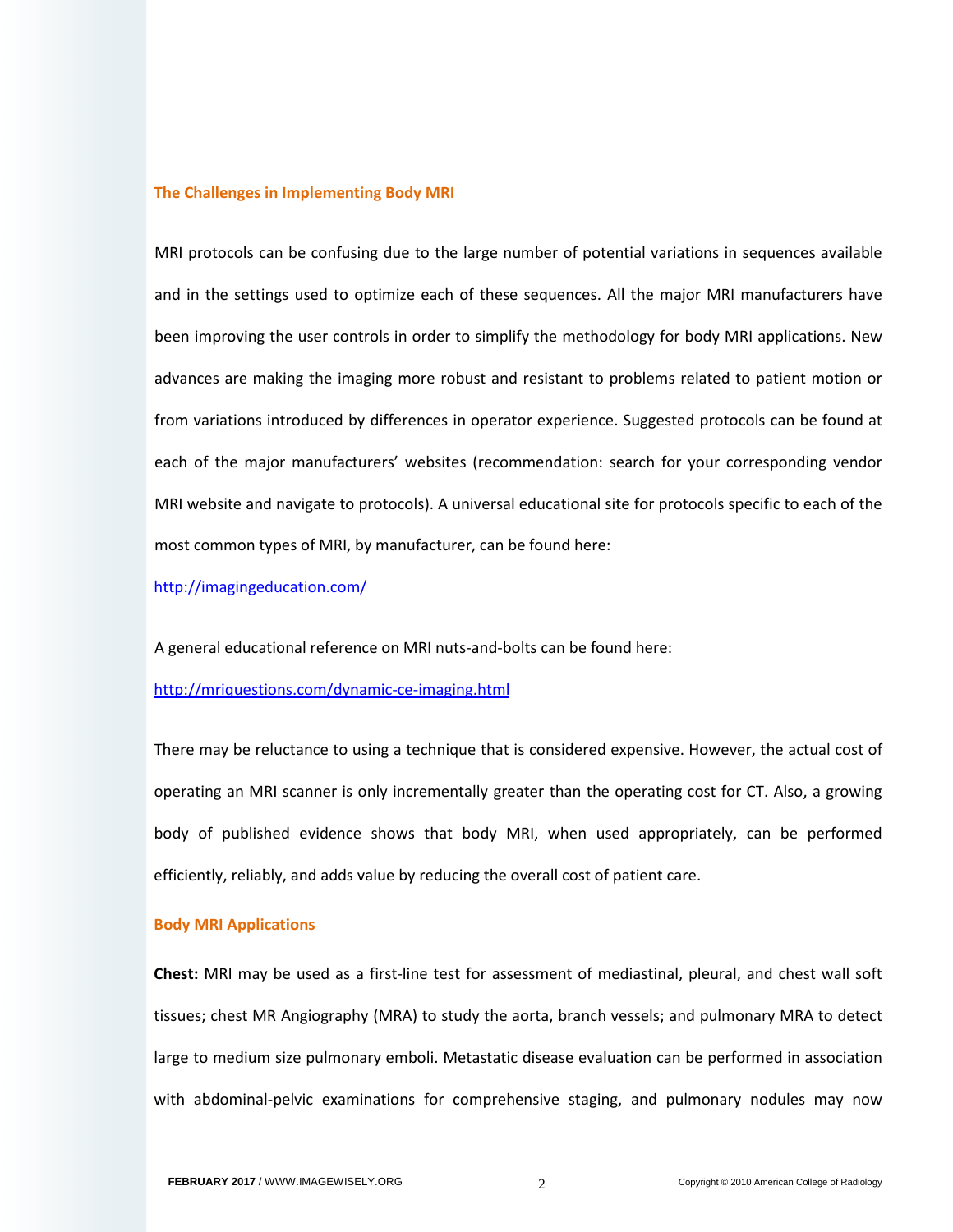routinely be imaged down to 2 to 3mm. Breast and cardiac functional and myocardial perfusion/scan imaging are established applications, and MRI and MRA is a frontline modality for congenital heart disease evaluation in pediatrics. See *[MRI of the Chest](http://www.radiologyinfo.org/en/info.cfm?pg=chestmr)* or Cardiac MRI [\(http://www.radiologyinfo.org/en/gallery/index.cfm?video=1266\)](http://www.radiologyinfo.org/en/gallery/index.cfm?video=1266) at RadiologyInfo.org.

There is a growing body of published evidence indicating that MRI/MRA can be used for acute pulmonary embolism imaging as an alternative to contrast enhanced CT, particularly for younger patients where ionizing radiation to the chest and to the breast tissues should be avoided when possible; this is especially true for young women. Earlier reports raised controversy with critical reviews supporting the point that this application should be reserved only for centers with expertise until further improvements became widespread. See Why Can't Magnetic Resonance Imaging Reliably Diagnose [Pulmonary Embolism?](http://www.annals.org/content/152/7/467.full) MRI of the chest and lungs remains an area of considerable potential for further development. Learn more at [http://www.mr-tip.com/serv1.php?type=db1&dbs=Lung%20Imaging.](http://www.mr-tip.com/serv1.php?type=db1&dbs=Lung%20Imaging) For more detailed reading, an extensive reference list is provided below with several more recent reports from various centers showing much improved results for detection of acute pulmonary embolism using the latest MRA techniques.

**Abdomen:** MRI may be considered a replacement for CT or first-line diagnostic test for focal and diffuse diseases of the liver, bile ducts and gall bladder, pancreas, kidney solid and cystic masses, adrenal glands, peritoneum and retroperitoneum, including angiographic examination. MRI provides greater diagnostic specificity than CT for most solid masses due to soft tissue contrast achievable on MRI. Learn more at MedlinePlus[: http://www.nlm.nih.gov/medlineplus/ency/article/003796.htm.](http://www.nlm.nih.gov/medlineplus/ency/article/003796.htm)

Pelvis: Soft tissues of the pelvis generally produce only a small range of image densities on CT, leading to low contrast between structures, which makes it difficult to recognize and diagnose disease. MRI (along with ultrasound) provides the frontline diagnostic evaluation for pelvic soft tissue disease including the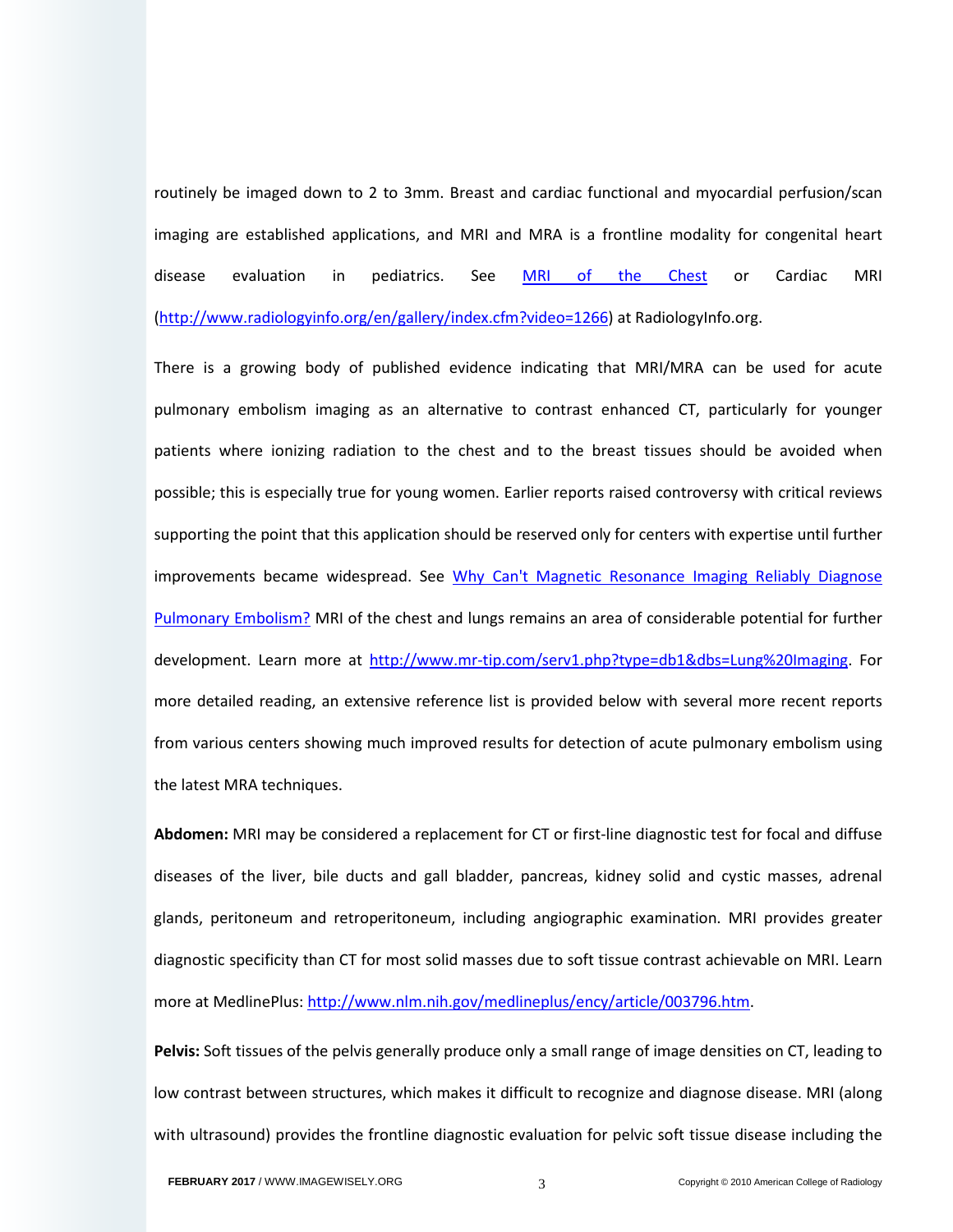gynecological, prostate, ureters, and bladder. CT should *not be considered* as a frontline test for most cases of pelvic soft tissue disease imaging. For example, the use of MRI in patients with prostate cancer has advanced our ability to better diagnose and treat this common and important disease. MRI, combined with Ultrasound, is revolutionizing our accuracy for prostate cancer diagnosis. The use of MRI for radiation treatment planning has been shown to significantly improve outcomes and reduce the incidence of radiation side effects, including impotence, incontinence, and chronic bladder or rectal inflammation. This is because MRI has a superior capability for showing the pelvic soft tissues. Learn more at:

[http://www.radiologyinfo.org/en/search/gsa-](http://www.radiologyinfo.org/en/search/gsa-iframe.cfm?q=prostate+mri&btnG=&site=RadioInfo_en&client=RadioInfo_en&output=xml_no_dtd&proxystylesheet=RadioInfo_en&excludeapps=1&filter=0&getfields=*&proxyreload=1)

[iframe.cfm?q=prostate+mri&btnG=&site=RadioInfo\\_en&client=RadioInfo\\_en&output=xml\\_no\\_dtd&pro](http://www.radiologyinfo.org/en/search/gsa-iframe.cfm?q=prostate+mri&btnG=&site=RadioInfo_en&client=RadioInfo_en&output=xml_no_dtd&proxystylesheet=RadioInfo_en&excludeapps=1&filter=0&getfields=*&proxyreload=1) [xystylesheet=RadioInfo\\_en&excludeapps=1&filter=0&getfields=\\*&proxyreload=1.](http://www.radiologyinfo.org/en/search/gsa-iframe.cfm?q=prostate+mri&btnG=&site=RadioInfo_en&client=RadioInfo_en&output=xml_no_dtd&proxystylesheet=RadioInfo_en&excludeapps=1&filter=0&getfields=*&proxyreload=1)

This is true for female pelvic disorders as well. For example, MRI can even be used to study the dynamic "moving" pelvis, without the risks of ionizing radiation, as a method for studying pelvic floor instability; a condition of women who have had multiple vaginal pregnancies and which can lead to problems of defecation and urination. Learn more at:

[http://www.radiologyinfo.org/en/info.cfm?pg=dynamic-pelvic-floor-mri.](http://www.radiologyinfo.org/en/info.cfm?pg=dynamic-pelvic-floor-mri)

**Bowel:** In centers with experience, MRI is a first-line test for inflammatory bowel disease, including Crohn's disease. It has been shown that CT findings of Crohn's disease do not correlate well with disease activity. Feasibility for using MRI for evaluation of Crohn's and for determination of disease activity has been demonstrated. Use of gadolinium enhanced gradient echo, in combination with fat-suppressed, single-shot, echo-train T2 imaging, may yield information that correlates with the degree of active inflammation in and around the involved bowel segments, complementing results from endoscopic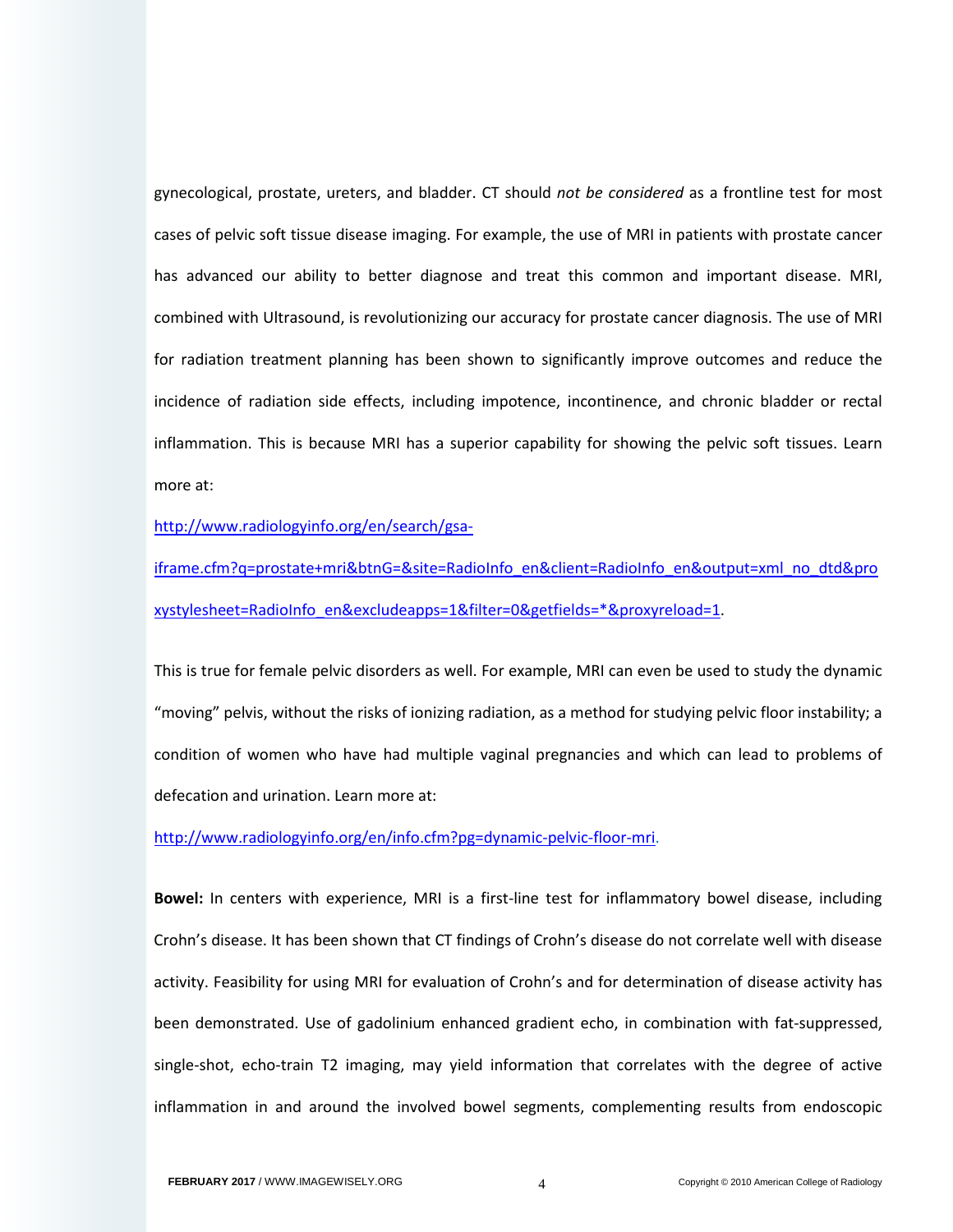techniques. Feasibility for the use of MRI for the investigation of other acute gastrointestinal disease also has been demonstrated, such as for acute appendicitis. It has been now well-established in peerreviewed publications that, in young adults and in pediatric age groups, MRI can be used as a primary imaging modality for evaluation of acute appendicitis, and for other acute abdominal and pelvic disorders.

**The Pregnant Patient:** Excellent depiction of a full range of disease processes and safety due to lack of radiation make MRI the ideal modality for evaluating the pregnant patient. Although Ultrasound is a similarly safe imaging modality, it is less reliable for demonstrating maternal acute disease processes beyond the uterus and adnexa, and cannot provide the overall topographical display. MR also depicts complex congenital diseases and is an important adjunct to ultrasound.

**Whole Body Scanning:** Until recently, MRI systems have been utilized to evaluate disease processes limited to one or a few body regions or organ systems, while CT systems can be used to scan the entire chest, abdomen, and pelvis during a single breath hold. Newer engineering developments in MRI systems are being introduced which facilitate more rapid imaging of larger body regions and for efficiently combining the imaging of multiple stations, including a rapidly acquired examination of the chest, abdomen, and pelvis. Recent studies have shown the feasibility of imaging the entire body using MRI as a method for tumor evaluation and staging, or for whole body MR angiography.

#### **Recommendations for the Practicing Radiologist: When and How to Use MRI**

CT is an excellent modality for investigating many disease processes. However, there are two major reasons to migrate from CT to MRI for several fundamental indications for diagnostic body crosssectional imaging. First, there is a growing awareness of the potential risk of radiation exposure,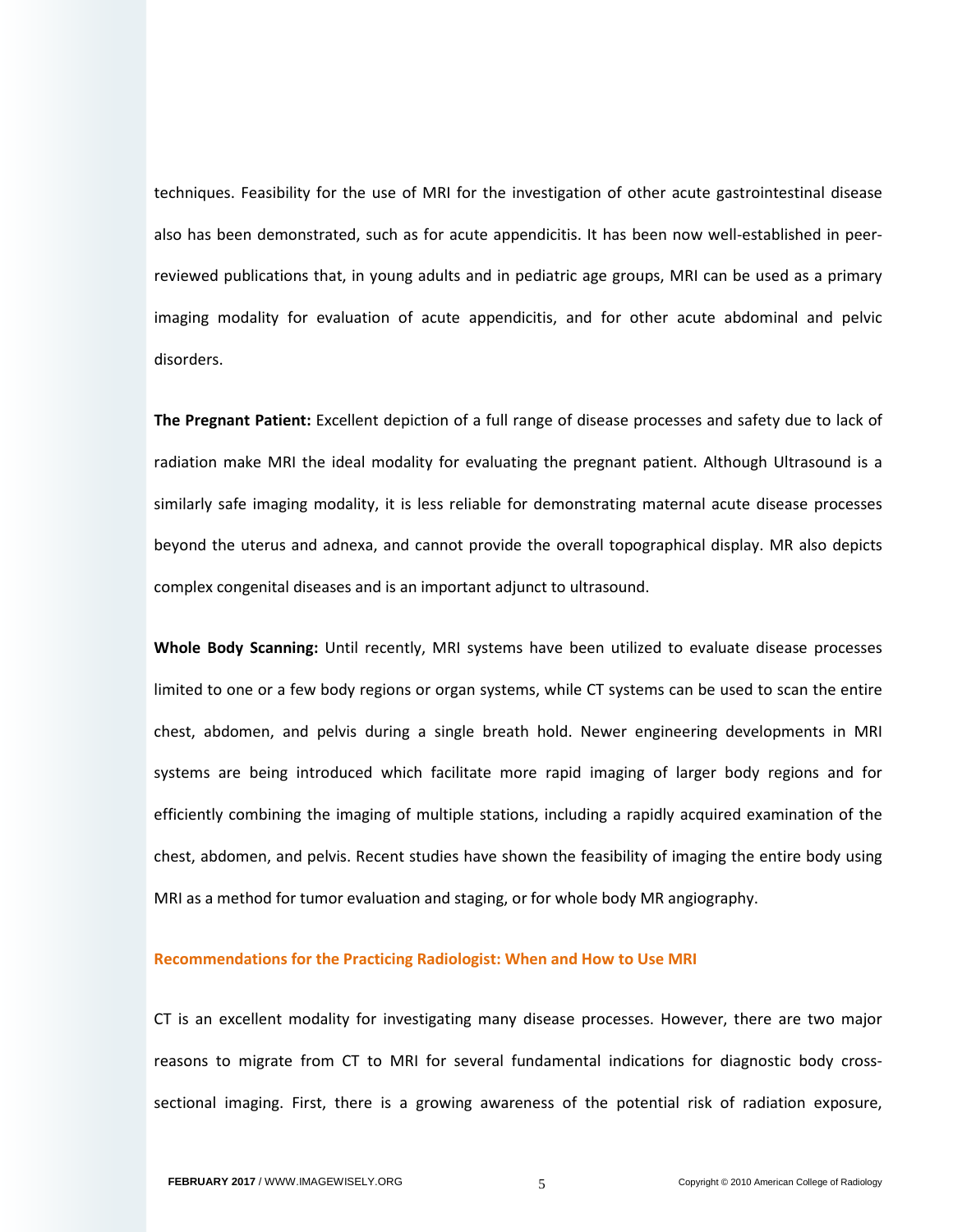particularly with the drive towards more diagnostic multiple-pass dynamic enhanced scans and higher resolution imaging. Second, but just as important, is the recognition that MRI should be a primary diagnostic method for a growing number of common indications; particularly for liver, pancreas, kidney, bowel, gynecological, prostatic and vascular diseases. The improved diagnostic yield of optimized MRI is expected to be proved cost-effective in appropriate use where favorable impact can be determined by demonstrating that the total number of exams, time to correct diagnosis, number of unnecessary invasive diagnostic procedures, and inappropriately guided therapies are reduced through superior diagnostic sensitivity and specificity.

Indications for which CT should be considered a primary diagnostic method include; patients with severe trauma, the detection of renal and ureteric calculi, delineation of gastrointestinal perforation, interventional procedure guidance, and high resolution depiction of interstitial lung disease.

Current practice for imaging patients with known or suspected intracranial or spinal neurological disorders has been increasingly oriented to using MRI as a primary imaging technique. A large potential impact on practice patterns would be expected from evaluating body imaging indications. Examples of common indications where alternatives to body CT should be recommended routinely include patients with known or suspected hepatobiliary, pancreatic, adrenal, and renal disease, except for renal calculi. For example, patients who have had an unenhanced or single-phase enhanced CT scan for initial assessment of disease and were found to have a non-specific hepatic or pancreatic lesion, a multi-phase gadolinium-enhanced MRI should be preferred to a multi-phase CT study. Patients with right upper quadrant pain may be initially screened using abdominal ultrasound, and if non-diagnostic, a gadolinium enhanced abdominal MRI recommended. Similarly, female patients with gynecological or obstetrical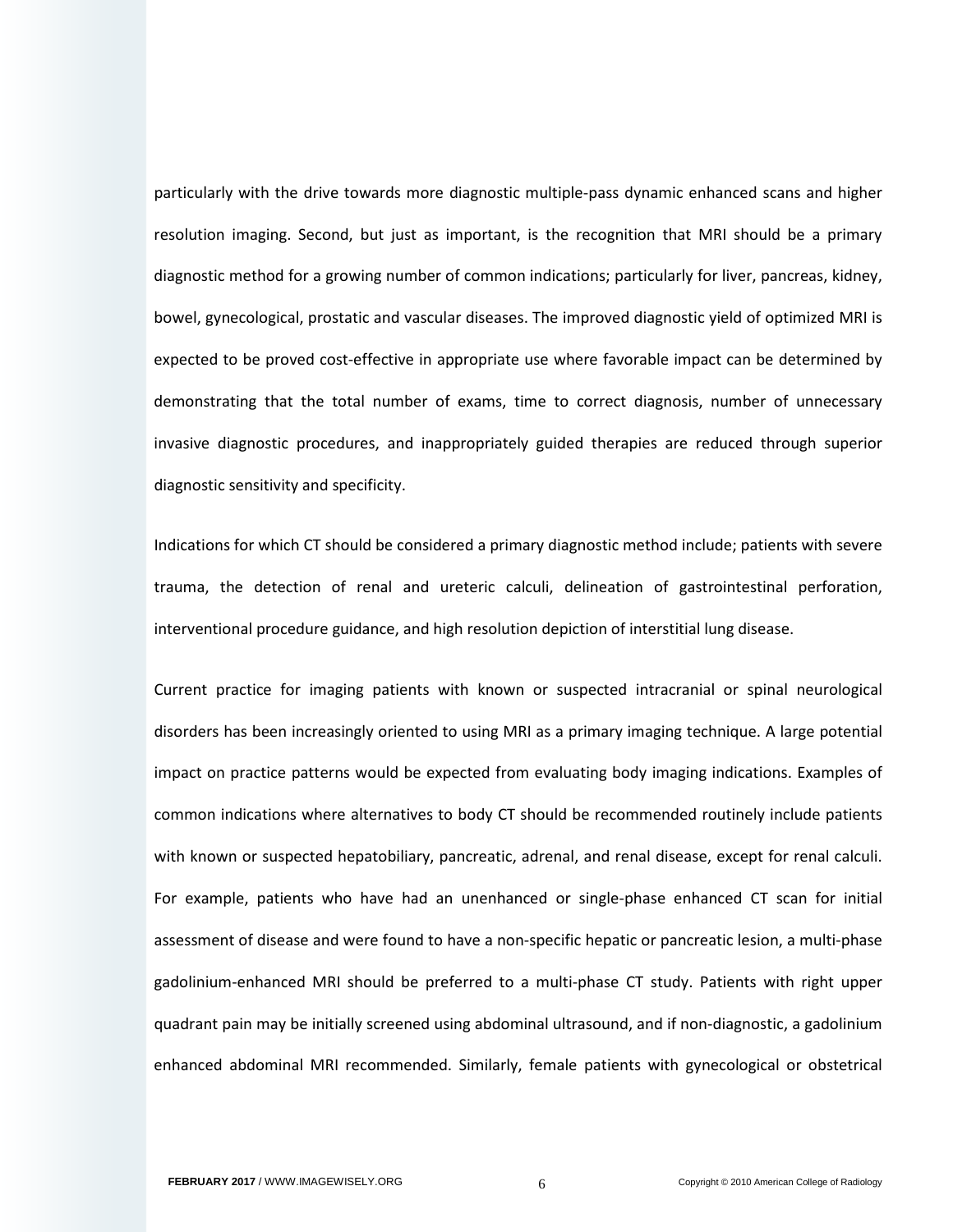concerns should be first imaged by ultrasound, followed by MRI if the sonographic examination is nondiagnostic.

# **Related Links for Reference and Educational Opportunities**

## **General Reference**

[http://www.medscape.com/viewarticle/511853\\_2](http://www.medscape.com/viewarticle/511853_2) <http://www.nlm.nih.gov/medlineplus/ency/article/003796.htm> <http://www.radiologyinfo.org/en/info.cfm?pg=bodymr>

## **MRI Protocols**

<http://imagingeducation.com/Default.aspx>

## **Educational Opportunities for Radiologists**

American College of Radiology – Classroom of the Future – Body MRI Mini-Fellowship Practicum <http://www.acr.org/EducationCenter/ACRFutureClassroom/details-bodymr.aspx>

## **MRI Contrast Safety**

FDA gadolinium based contrast agent safety warning update 9.2010

<http://www.fda.gov/Drugs/DrugSafety/ucm223966.htm>

<http://www.fda.gov/NewsEvents/Newsroom/PressAnnouncements/ucm225286.htm>

# **Additional Related Reading**

# **Scientific Publications**

## **Value-Testing of MRI for Acute Thoraco-Abdominal-Pelvic Diseases**

• *Use of MRI allowed cost savings (55K-72K euro) from unnecessary hospitalization and laparoscopy* Cobben L, Groot I, Kingma L, et al[. A simple MRI protocol in patients with clinically suspected](https://link.springer.com/article/10.1007/s00330-008-1270-9)  [appendicitis: results in 138 patients and effect on outcome of appendectomy.](https://link.springer.com/article/10.1007/s00330-008-1270-9) European radiology 2009; 19(5): 1175-83.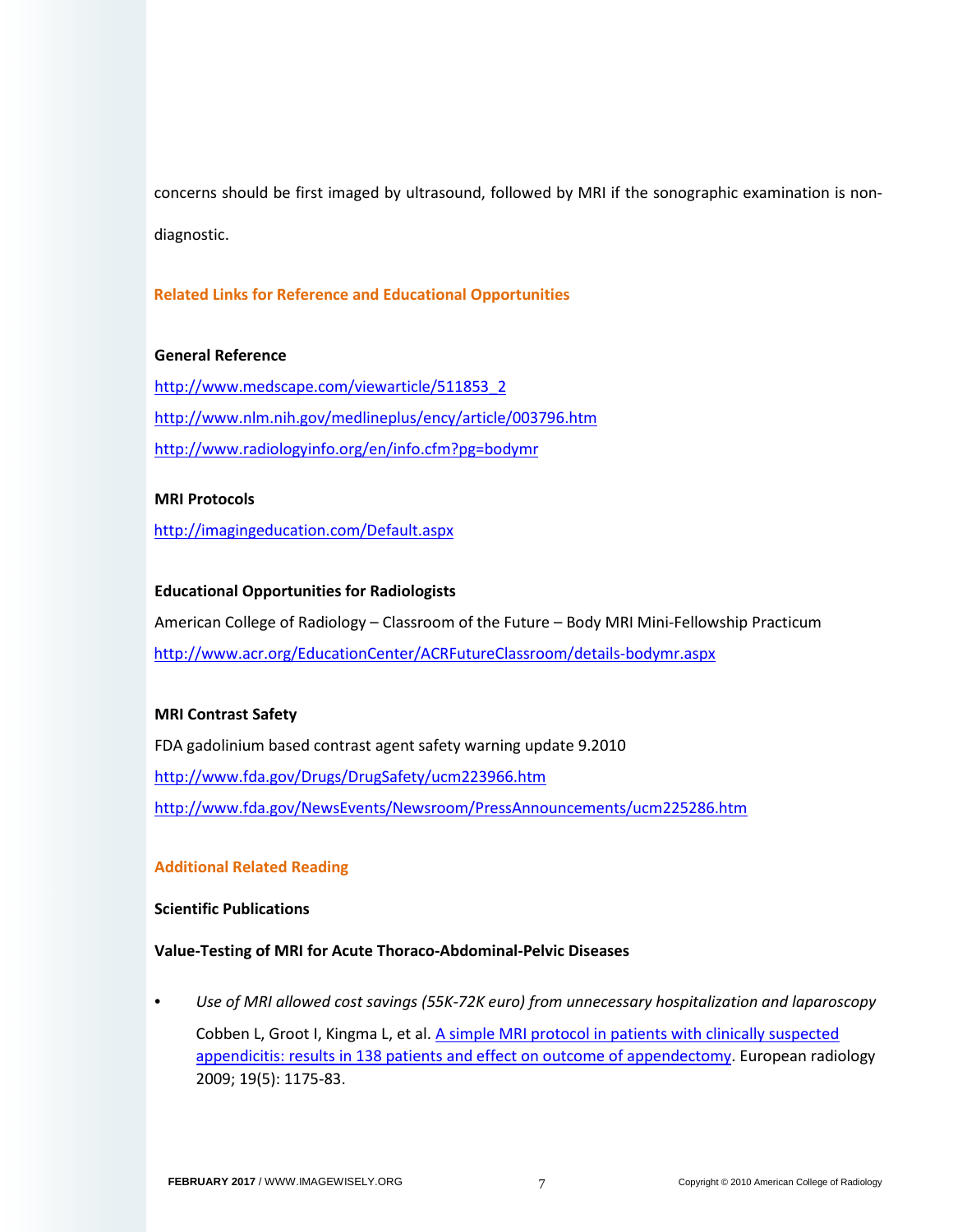- *Cost savings (2335 euro) from MRI in patients with equivocal clinical findings for appendicitis* Heverhagen J, Pfestroff K, Heverhagen A, et al[. Diagnostic accuracy of magnetic resonance](http://onlinelibrary.wiley.com/doi/10.1002/jmri.22854/full)  [imaging: a prospective evaluation of patients with suspected appendicitis \(diamond\).](http://onlinelibrary.wiley.com/doi/10.1002/jmri.22854/full) J Magn Reson Imaging 2012; 35(3): 617-23.
- *Compared diagnostic lap, CT and MRI following indeterminate US in pregnant patients*
- *MRI most cost effective, \$6767 per QALY relative to CT*

Kastenberg ZJ, Hurley MP, Luan A, et al[. Cost-effectiveness of preoperative imaging for](https://www.ncbi.nlm.nih.gov/pubmed/24084540)  [appendicitis after indeterminate ultrasonography in the second or third trimester of pregnancy.](https://www.ncbi.nlm.nih.gov/pubmed/24084540) Obstetrics and gynecology 2013; 122(4): 821-9.

• *CT colon showed similar life years and QALYs per individual compared with optical colonography, and substantially lower cost*

Gomes M, Aldridge RW, Wylie P, et al[. Cost-effectiveness analysis of 3-D computerized](https://ideas.repec.org/a/spr/aphecp/v11y2013i2p107-117.html)  [tomography colonography versus optical colonoscopy for imaging symptomatic gastroenterology](https://ideas.repec.org/a/spr/aphecp/v11y2013i2p107-117.html)  [patients.](https://ideas.repec.org/a/spr/aphecp/v11y2013i2p107-117.html) Applied health economics and health policy 2013; 11(2): 107-17.

- *Using MRI over CT until age 50 resulted in:*
	- (1) incremental cost effectiveness ratio of \$58,022-\$62,648/life year gained
	- (2) \$84,250-\$90,982 per QALY

Cipriano LE, Levesque BG, Zaric GS, et al. Cost-effectiveness of imaging strategies to reduce [radiation-induced cancer risk in Crohn's disease.](https://www.researchgate.net/publication/51652598_Cost-Effectiveness_of_Imaging_Strategies_to_Reduce_Radiation-Induced_Cancer_Risk_in_Crohns_Disease) Inflammatory bowel diseases 2012; 18(7): 1240- 8.

- *When contrast-enhanced MRI used as initial staging modality, net savings of 1,044 euro compared to starting with CT*
- *Further imaging required in 8.6% of MRI and 23.5% of CT*

Zech CJ, Grazioli L, Jonas E, et al. [Health-economic evaluation of three imaging strategies in](https://www.ncbi.nlm.nih.gov/pubmed/19484243)  [patients with suspected colorectal liver metastases: Gd-EOB-DTPA-enhanced MRI vs. extracellular](https://www.ncbi.nlm.nih.gov/pubmed/19484243)  [contrast media-enhanced MRI and 3-phase MDCT in Germany, Italy and Sweden.](https://www.ncbi.nlm.nih.gov/pubmed/19484243) European radiology 2009; 19 Suppl 3: S753-63.

- *Assess direct costs of utilizing CT versus MRI for staging of rectal cancer*
- *Substantial cost savings for MRI (711 euro) versus CT (1035 euro) for workup and staging*

Huppertz A, Schmidt M, Wagner M, et al. [Whole-body MR imaging versus sequential multimodal](https://www.ncbi.nlm.nih.gov/pubmed/20517819)  [diagnostic algorithm for staging patients with rectal cancer: cost analysis.](https://www.ncbi.nlm.nih.gov/pubmed/20517819) RoFo : Fortschritte auf dem Gebiete der Rontgenstrahlen und der Nuklearmedizin 2010; 182(9): 793-802.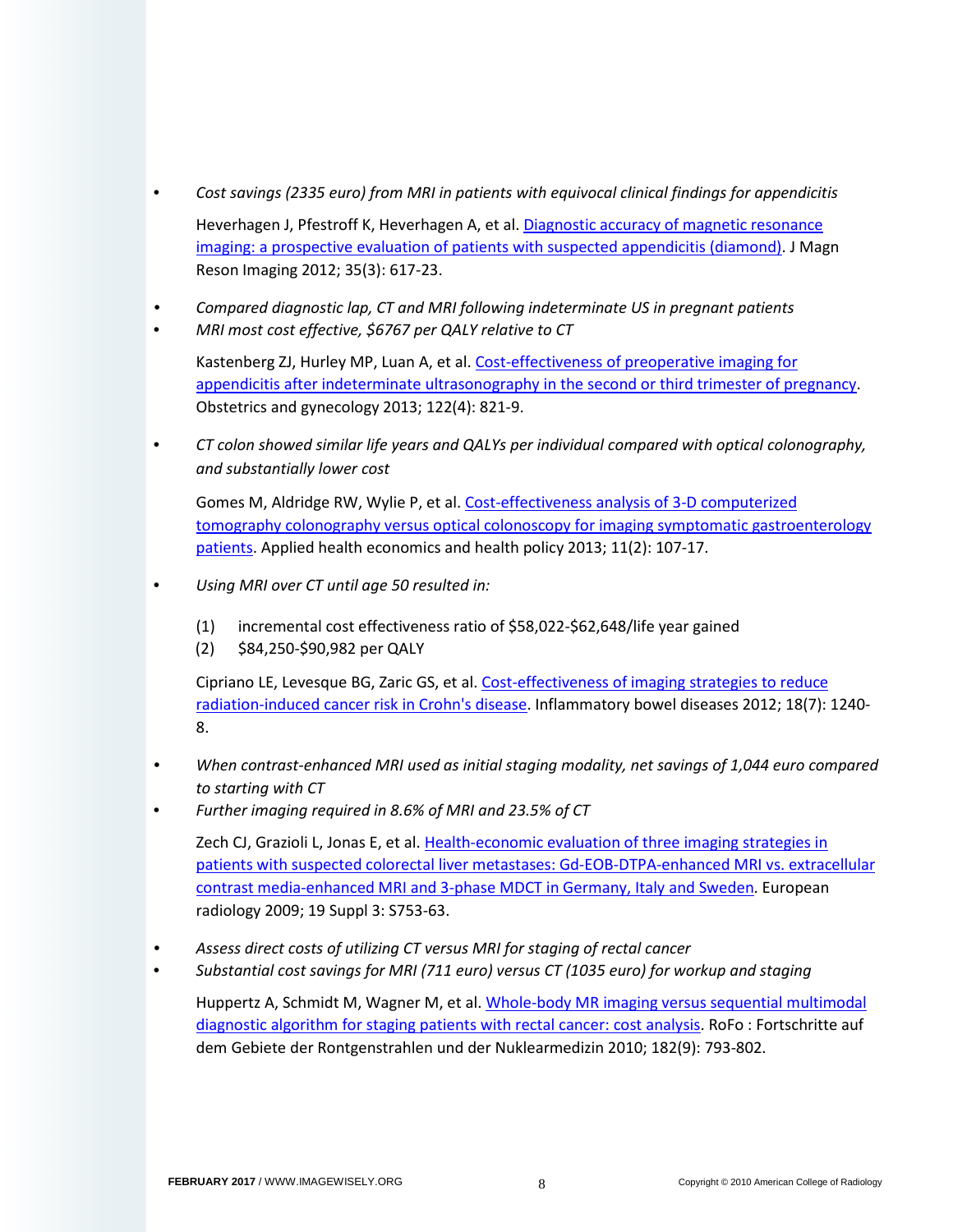- *469 second opinion reviews of MRI for gynecological cancer*
- *Approximately 20% of second subspecialty interpretation changed management and surgical decisions, and were confirmed with pathology*

Lakhman Y, D'Anastasi M, Micco M, et al[. Second-opinion interpretations of Gynecologic-oncologic](https://rd.springer.com/article/10.1007/s00330-015-4040-5)  [MRI exams by sub-specialized radiologists: influence on patient care.](https://rd.springer.com/article/10.1007/s00330-015-4040-5) European radiology 2016; 26(7): 2089-98.

# **Publications Comparing CT vs MRI Diagnostic Precision and Value**

• *CT, MRI: general liver lesion characterization*

Semelka R, Martin D, Balci C, Lance T[. Focal liver lesions: comparison of dual-phase CT and](https://www.ncbi.nlm.nih.gov/pubmed/11241813)  [multisequence multiplanar MR imaging including dynamic gadolinium enhancement.](https://www.ncbi.nlm.nih.gov/pubmed/11241813) [J Magn](http://www.ncbi.nlm.nih.gov/pubmed/11241813) [Reson](http://www.ncbi.nlm.nih.gov/pubmed/11241813) [Imaging](http://www.ncbi.nlm.nih.gov/pubmed/11241813) 2001; 13(3): 397-401.

• *CT, MRI: HCC*

De Ledinghen V, Laharie D, Lecesne R, et al. Detection of nodules in liver cirrhosis: spiral computed [tomography or magnetic resonance imaging? A prospective study of 88 nodules in 34 patient.](https://www.ncbi.nlm.nih.gov/pubmed/11981340) [Eur](http://www.ncbi.nlm.nih.gov/pubmed/11981340)  [J Gastroenterol Hepatol](http://www.ncbi.nlm.nih.gov/pubmed/11981340) 2002; 14(2): 159-65.

• *CT, MRI: HCC*

Onishi H, Kim T, Imai Y, et al. [Hypervascular hepatocellular carcinomas: detection with gadoxetate](https://www.ncbi.nlm.nih.gov/pubmed/22057248)  [disodium-enhanced MR imaging and multiphasic multidetector CT.](https://www.ncbi.nlm.nih.gov/pubmed/22057248) [Eur](http://www.ncbi.nlm.nih.gov/pubmed/22057248) [Radiol](http://www.ncbi.nlm.nih.gov/pubmed/22057248) 2012; 22(4): 845-54

• *CT, MRI: HCC*

Pitton M, Kloeckner R, Herber S, et al. MRI versus 64-row MDCT for diagnosis of hepatocellular [carcinoma.](https://www.ncbi.nlm.nih.gov/pubmed/20027676) [World J Gastroenterol.](http://www.ncbi.nlm.nih.gov/pubmed/20027676) 2009; 15(48): 6044-51.

• *CT, MRI, explant histology: CRC*

Kasuya K, Oshiro H, Saito K, et al. [Comparison of preoperative images with gross and](https://www.ncbi.nlm.nih.gov/pubmed/22456280)  [histopathological findings of liver slices in patients with liver metastases from colorectal cancer](https://www.ncbi.nlm.nih.gov/pubmed/22456280) [after chemotherapy.](https://www.ncbi.nlm.nih.gov/pubmed/22456280) [Hepatogastroenterology](http://www.ncbi.nlm.nih.gov/pubmed/22456280) 2012; 59(116): 981-85.

• *CT vs MRI: Pancreatic CA*

Motosugi U, Ichikawa T, Morisaka H, et al. [Detection of pancreatic carcinoma and liver metastases](http://pubs.rsna.org/doi/full/10.1148/radiol.11103548)  [with gadoxetic acid–enhanced MR imaging: comparison with contrast-enhanced multi–detector](http://pubs.rsna.org/doi/full/10.1148/radiol.11103548)  [row CT.](http://pubs.rsna.org/doi/full/10.1148/radiol.11103548) [Radiology](http://www.ncbi.nlm.nih.gov/pubmed/21693662) 2011; 260(2): 446-53. Epub 2011 Jun 21.

• *CT vs MRI: CRC*

Van Kessel C, van Leeuwen M, van den Bosch M, et al[. Accuracy of multislice liver CT and MRI for](https://www.ncbi.nlm.nih.gov/pubmed/21293130)  [preoperative assessment of colorectal liver metastases after neoadjuvant chemotherapy.](https://www.ncbi.nlm.nih.gov/pubmed/21293130) [Dig Surg](http://www.ncbi.nlm.nih.gov/pubmed/21293130) 2011; 28(1): 36-43. Epub 2011 Feb 4.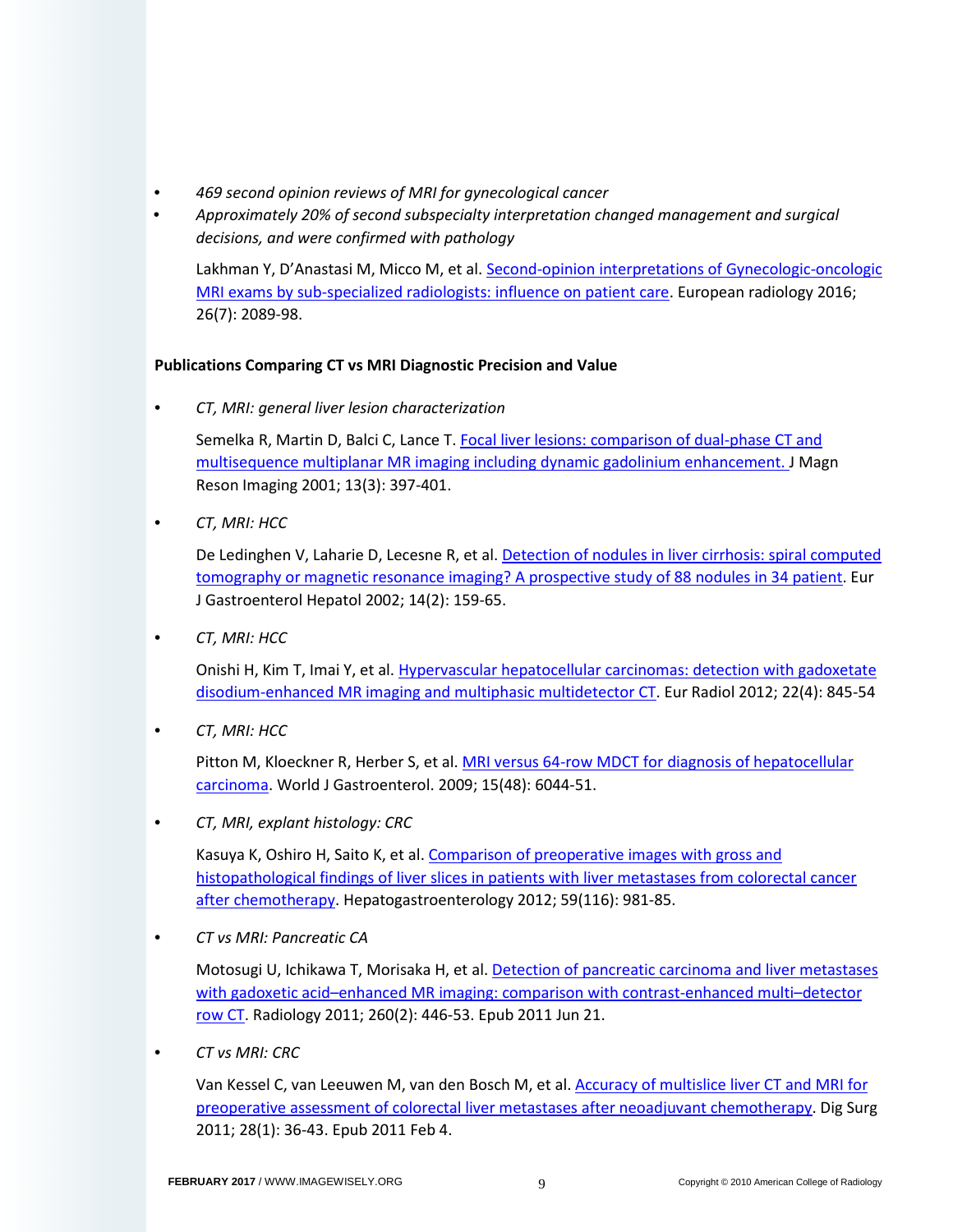• *US, CT, FDG PET, MRI: CRC*

Floriani I, Torri V, Rulli E, et al. [Performance of imaging modalities in diagnosis of liver metastases](http://onlinelibrary.wiley.com/doi/10.1002/jmri.22010/full)  [from colorectal cancer: A systematic review and meta-analysis.](http://onlinelibrary.wiley.com/doi/10.1002/jmri.22010/full) [J Magn](http://www.ncbi.nlm.nih.gov/pubmed/20027569) [Reson](http://www.ncbi.nlm.nih.gov/pubmed/20027569) [Imaging](http://www.ncbi.nlm.nih.gov/pubmed/20027569) 2010; 31(1): 19-31.

• *PET CT vs CE PET CT vs MRI: CRC*

Cantwell C, Setty B, Holalkere N, et al[. Liver lesion detection and characterization in patients with](https://www.ncbi.nlm.nih.gov/pubmed/18830103)  [colorectal cancer: a comparison of low radiation dose non-enhanced PET/CT, contrast-enhanced](https://www.ncbi.nlm.nih.gov/pubmed/18830103)  [PET/CT, and liver MRI.](https://www.ncbi.nlm.nih.gov/pubmed/18830103) [J Comput](http://www.ncbi.nlm.nih.gov/pubmed/18830103) [Assist Tomogr](http://www.ncbi.nlm.nih.gov/pubmed/18830103) 2008; 32(5): 738-44.

• *MRI, US, CT: general liver lesion characterization*

Shah A, Parsons B, Pope I, et al[. The clinical impact of magnetic resonance imaging in diagnosing](https://www.ncbi.nlm.nih.gov/pubmed/19411027)  [focal hepatic lesions and suspected cancer.](https://www.ncbi.nlm.nih.gov/pubmed/19411027) [Clin](http://www.ncbi.nlm.nih.gov/pubmed/19411027) [Imaging](http://www.ncbi.nlm.nih.gov/pubmed/19411027) 2009; 33(3): 209-12.

## **References on MR Angiography – Pulmonary Embolism**

- Schiebler ML, Nagle SK, Francois CJ, et al. **Effectiveness of MR angiography for the primary** [diagnosis of acute pulmonary embolism: clinical outcomes at 3 months and 1 year.](http://onlinelibrary.wiley.com/doi/10.1002/jmri.24057/full) J Magn Reson Imaging 2013; 38(4): 914-925
- Ohno Y, Koyama H, Yoshikawa T, et al. [Contrast-enhanced multidetector-row computed](http://onlinelibrary.wiley.com/doi/10.1002/jmri.23680/full)  [tomography vs. Time-resolved magnetic resonance angiography vs. contrast-enhanced perfusion](http://onlinelibrary.wiley.com/doi/10.1002/jmri.23680/full)  [MRI: assessment of treatment response by patients with inoperable chronic thromboembolic](http://onlinelibrary.wiley.com/doi/10.1002/jmri.23680/full)  [pulmonary hypertension.](http://onlinelibrary.wiley.com/doi/10.1002/jmri.23680/full) J Magn Reson Imaging 2012; 36(3): 612-623
- Kalb B, Sharma P, Tigges S, et al. MR imaging of pulmonary embolism: diagnostic accuracy of [contrast-enhanced 3D MR pulmonary angiography, contrast-enhanced low-flip angle 3D GRE, and](http://pubs.rsna.org/doi/pdf/10.1148/radiol.12110224)  [nonenhanced free-induction FISP sequences.](http://pubs.rsna.org/doi/pdf/10.1148/radiol.12110224) Radiology 2012; 263(1): 271-278
- Revel MP, Sanchez O, Lefort C, et al[. Diagnostic accuracy of unenhanced, contrast-enhanced](https://www.ncbi.nlm.nih.gov/pubmed/23652845)  [perfusion and angiographic MRI sequences for pulmonary embolism diagnosis: results of](https://www.ncbi.nlm.nih.gov/pubmed/23652845)  [independent sequence readings.](https://www.ncbi.nlm.nih.gov/pubmed/23652845) Eur Radiol 2013; 23(9): 2374-2382
- Ersoy H, Goldhaber SZ, Cai T, et al. Time-resolved MR angiography: a primary screening [examination of patients with suspected pulmonary embolism and contraindications to](http://www.ajronline.org/doi/full/10.2214/AJR.06.0901)  [administration of iodinated contrast material.](http://www.ajronline.org/doi/full/10.2214/AJR.06.0901) AJR 2007; 188(5): 1246-1254
- Pleszewski B, Chartrand-Lefebvre C, Qanadli SD, et al. [Gadolinium-enhanced pulmonary magnetic](http://europepmc.org/abstract/med/16632150)  [resonance angiography in the diagnosis of acute pulmonary embolism: a prospective study on 48](http://europepmc.org/abstract/med/16632150)  [patients.](http://europepmc.org/abstract/med/16632150) Clin Imaging 2006; 30(3): 166-172
- Kluge A, Mueller C, Strunk J, Lange U and Bachmann G[. Experience in 207 combined MRI](http://www.ajronline.org/doi/full/10.2214/AJR.05.0756)  [examinations for acute pulmonary embolism and deep vein thrombosis.](http://www.ajronline.org/doi/full/10.2214/AJR.05.0756) AJR 2006; 186(6): 1686- 1696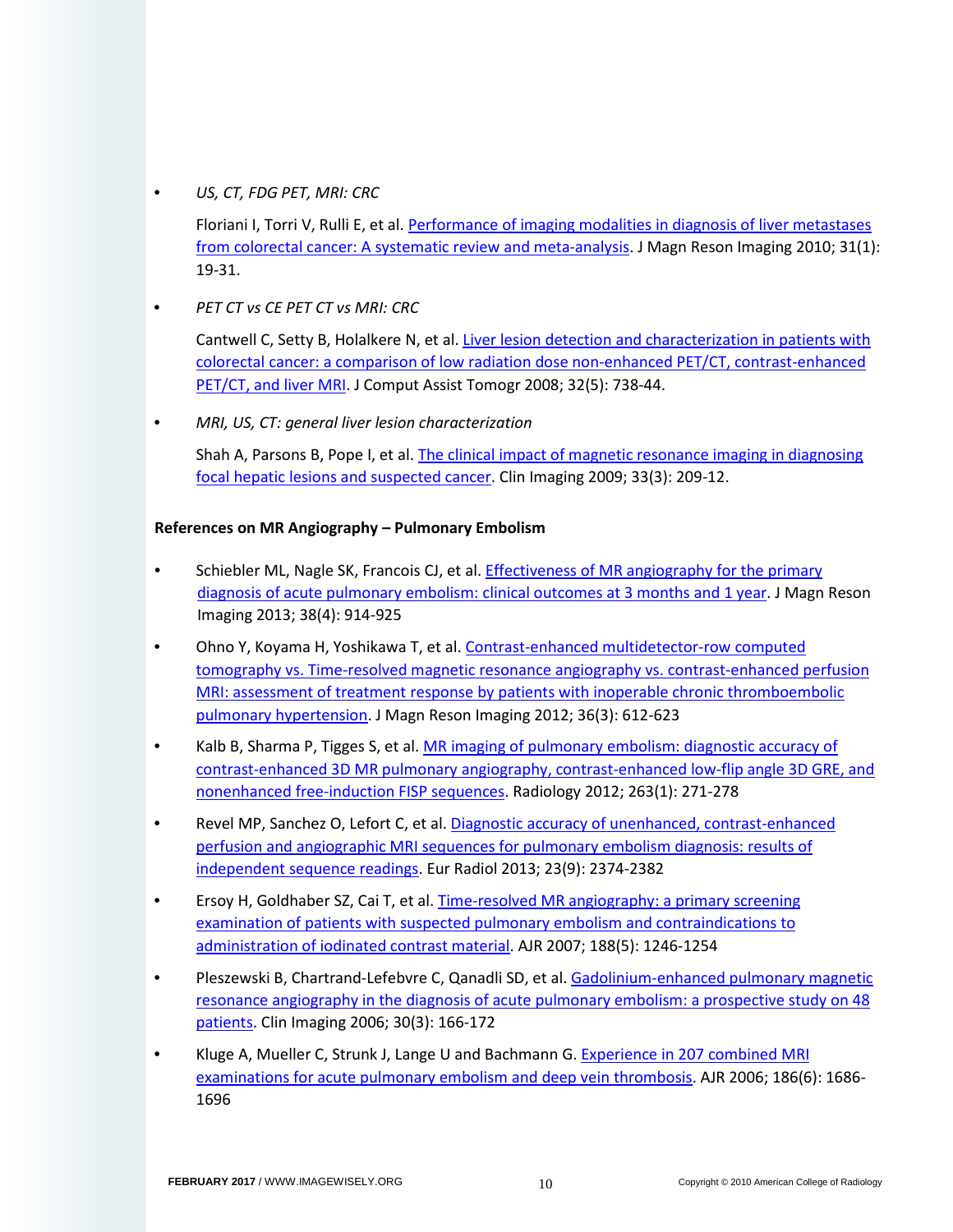## **Educational References on Body MRI Applications**

- Lee CI, Haims AH, Monico EP, et al. Diagnostic CT scans: assessment of patient, physician, and [radiologist awareness of radiation dose and possible risks.](http://pubs.rsna.org/doi/full/10.1148/radiol.2312030767) Radiology 2004; 231: 393-398.
- Martin D, Semelka R. [Health effects of ionizing radiation from diagnostic CT.](http://www.fda.gov/Drugs/DrugSafety/ucm223966.htm) Lancet 2006; 367: 1712-4.
- Bell R. Magnetic Resonance in Medicine in 2020. Imaging Economics 2004: 23-33.
- Karabulut N, Martin DR, Yang M, Tallaksen RJ. MR imaging of the chest using a contrast-enhanced [breath-hold modified three-dimensional gradient-echo technique: comparison with two](http://www.ajronline.org/doi/full/10.2214/ajr.179.5.1791225)[dimensional gradient-echo technique and multidetector CT.](http://www.ajronline.org/doi/full/10.2214/ajr.179.5.1791225) AJR, 2002; 179: 1225-1233.
- Yilmaz E, Akkoclu A, Degirmenci B, et al[. Accuracy and feasibility of dynamic contrast-enhanced 3D](https://www.ncbi.nlm.nih.gov/pubmed/16039926)  [MR imaging in the assessment of lung perfusion: comparison with Tc-99 MAA perfusion](https://www.ncbi.nlm.nih.gov/pubmed/16039926)  [scintigraphy.](https://www.ncbi.nlm.nih.gov/pubmed/16039926) Clinical Radiology 2005; 60: 905-913.
- Ohno Y, Higashino T, Takenaka D, et al. [MR angiography with sensitivity encoding \(SENSE\) for](http://www.ajronline.org/doi/full/10.2214/ajr.183.1.1830091)  [suspected pulmonary embolism: comparison with MDCT and ventilation-perfusion scintigraphy.](http://www.ajronline.org/doi/full/10.2214/ajr.183.1.1830091) AJR, 2004; 183: 91-98.
- Kluge A, Muller C, Hansel J, et al. [Real-time MR with TrueFISP for the detection of acute](https://link.springer.com/article/10.1007/s00330-003-2164-5)  [pulmonary embolism: initial clinical experience.](https://link.springer.com/article/10.1007/s00330-003-2164-5) European Radiology 2004; 14: 709-718.
- Danrad R, Martin DR[. MR imaging of diffuse liver diseases.](http://www.mri.theclinics.com/article/S1064-9689(05)00026-7/abstract) Magn Reson Imaging Clin N Am 2005; 13: 277-293, vi.
- Semelka RC, Martin DR, Balci C, Lance T[. Focal liver lesions: comparison of dual-phase CT and](http://onlinelibrary.wiley.com/doi/10.1002/jmri.1057/pdf)  [multisequence multiplanar MR imaging including dynamic gadolinium enhancement.](http://onlinelibrary.wiley.com/doi/10.1002/jmri.1057/pdf) J Magn Reson Imaging 2001; 13: 397-401.
- Huang AJ, Lee VS, Rusinek H. [Functional renal MR imaging.](http://www.mri.theclinics.com/article/S1064-9689(04)00048-0/abstract) Magnetic Resonance Imaging Clinics of North America 2004; 12: 469-486
- Martin DR, Lauenstein TC, Sitaraman SV. Utility of magnetic resonance imaging in small bowel [Crohn's disease.](http://www.gastrojournal.org/article/S0016-5085(07)01201-2/fulltext) Gastroenterology 2007; 133: 385-90.
- Wiarda BM, Kuipers EJ, Houdijk LP, Tuynman HA. MR enteroclysis: imaging technique of choice in [diagnosis of small bowel diseases.](https://www.ncbi.nlm.nih.gov/pubmed/15986850) Dig Dis Sci 2005; 50: 1036-1040.
- Laghi A, Paolantonio P, Passariello R. [Small bowel.](http://www.mri.theclinics.com/article/S1064-9689(05)00024-3/abstract) Magnetic Resonance Imaging Clinics of North America 2005; 13: 331-348.
- Sempere GA, Martinez Sanjuan V, Medina Chulia E, et al. MRI evaluation of inflammatory activity [in Crohn's disease.](http://www.ajronline.org/doi/full/10.2214/ajr.184.6.01841829) AJR, 2005; 184: 1829-1835.
- Guidi L, Minordi LM, Semeraro S, et al. [Clinical correlations of small bowel CT and contrast](http://www.europeanreview.org/wp/wp-content/uploads/136.pdf)  [radiology findings in Crohn's disease.](http://www.europeanreview.org/wp/wp-content/uploads/136.pdf) European Review for Medical and Pharmacological Sciences, 2004; 8: 215-217.